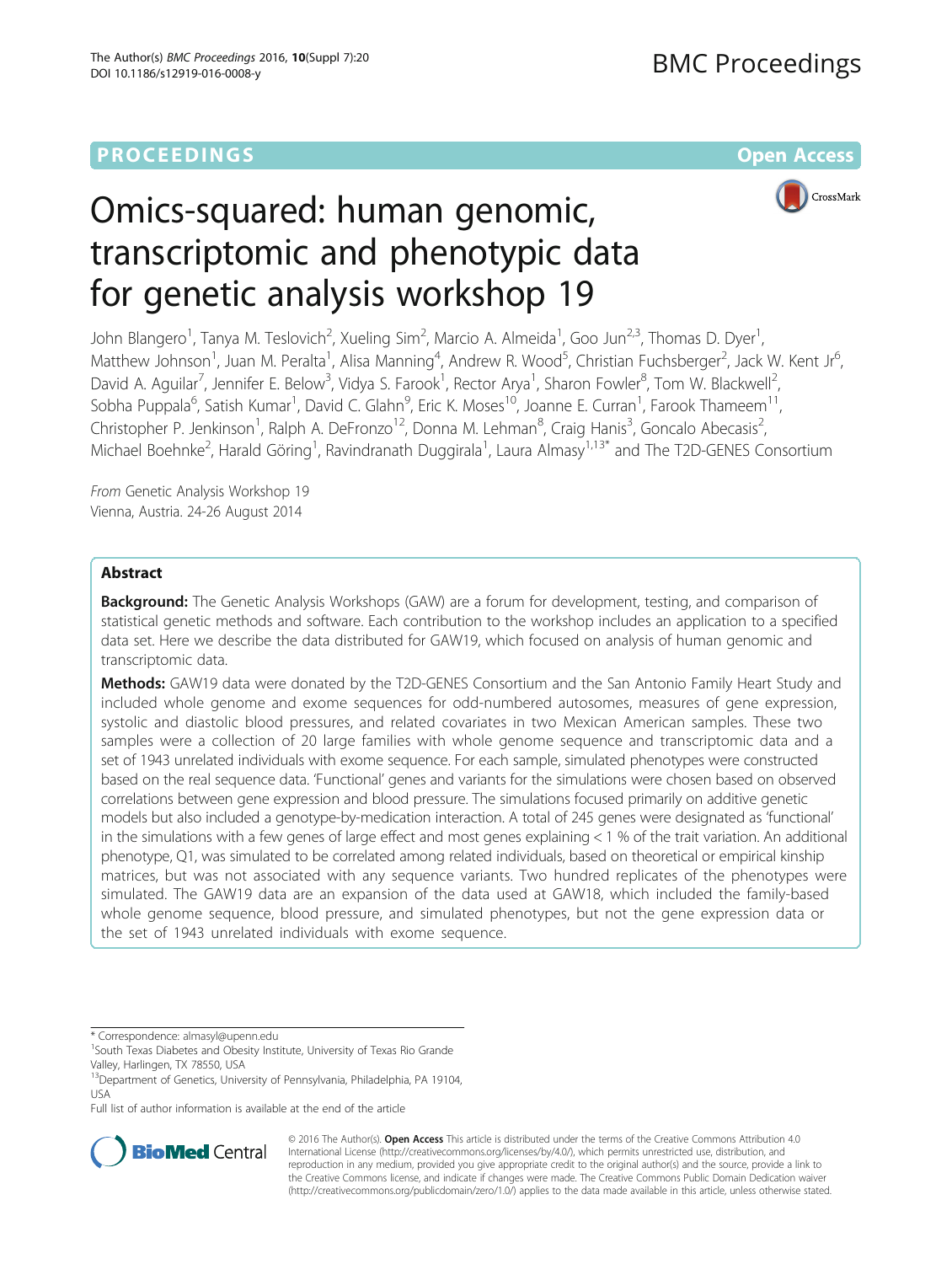# Background

Genetic Analysis Workshop 19 (GAW19) concentrated on approaches to identify and characterize loci and genetic variants influencing quantitative and complex phenotypes through analysis of genome sequence and gene expression levels. Data distributed for the workshop included whole genome sequence (WGS) and gene expression in 959 individuals in a set of 20 Mexican American families [\[1](#page-5-0)] and whole exome sequence in a set of 1943 unrelated Mexican American individuals drawn from a larger multi-ethnic case/ control study [[2\]](#page-5-0). The genotype calls provided for odd-numbered autosomes previously underwent quality control screening and were pre-cleaned. Both real and simulated phenotype data were provided. The real phenotypes concentrated on systolic and diastolic blood pressure and related covariates, including age, year of examination, use of antihypertensive medications, and tobacco smoking. Simulated phenotypes were designed to mimic various aspects of these real phenotypes, including the distribution of the quantitative traits, overall heritabilities, and correlations between traits. Both real and simulated phenotypic data from the family sample were longitudinal, with up to four time points in the real data and three time points in the simulated data. The unrelated data set was cross- sectional, with a single time point available in both the real and simulated data sets.

# Methods

## Whole genome sequence in families

The family data set distributed for GAW19 is an expanded version of that used for GAW18, which has been previously described in detail [\[1](#page-5-0)]. We provide here only a brief summary of this data set. The core of the family data set was WGS data for 464 individuals in 20 large Mexican American families drawn from Type 2 Diabetes Genetic Exploration by Next-generation sequencing in multi-Ethnic Samples (T2D-GENES) Project 2, and measures of systolic and diastolic blood pressure. Called WGS variants were available for 464 key individuals. These individuals were selected to provide comprehensive data on all alleles present in a pedigree and their phase, with two parents and one child per sibship sequenced when possible or multiple children sequenced when one or more parents was unavailable. Genotypes were imputed for the remaining 495 family members based on a genome-wide association study (GWAS) framework of dense SNPs genotyped in all family members. Directly typed or imputed WGS data for odd numbered autosomes were provided for 959 individuals in these 20 families. Systolic and diastolic blood pressures were measured at up to four time points over a span of 20 years, and were available for 932 of the 959 family members. Three or more measures were available for 503 individuals (52.5 %) and 686 individuals (73 %) had at least two measurements. Hypertension was defined as systolic blood pressure (SBP) > 140, diastolic blood pressure (DBP) > 90, and/or use of antihypertensive medications at that examination. The prevalence of hypertension varied from 18 % at the first exam to 52 % at the fourth exam as the cohort aged. Accompanying covariate data included sex, age at examination, year of examination, current use of antihypertensive medication, and current tobacco use. Year of examination was provided to allow for examination of temporal trends as the examinations spanned a 20-year period.

# Gene expression in the family data set

For GAW19, the GAW18 family data set was expanded with the addition of genome-wide gene expression measures in a subset of the T2D-GENES WGS families drawn from the San Antonio Family Heart Study (SAFHS). Measures of gene expression were generated using version 1 of Illumina Sentrix Human Whole Genome (WG-6) microarrays containing 47,293 probes in total. The SAFHS transcript data set is described in G ring et al. [[3\]](#page-5-0) and details of laboratory procedures can be found there. However, the GAW19 data set was constructed using a somewhat different analytical processing pipeline than that described previously.

Briefly, gene expression data were generated from peripheral blood mononuclear cells (PBMCs) from 1,371 samples in total (including controls of various types and duplicate samples). Based on the per-sample number of probes with significantly detectable expression level (counts of reported "detection p-values" of less than or equal to 0.05 across all probes), the mean raw expression level (reported "average signals") across all probes, and the mean correlation of any sample against all other samples (in the reported "average signals" of all probes), 1244 unique samples (out of 1280 in total) were identified as yielding expression data of adequate quality and were kept for further processing. Of these 1244 high quality samples, 647 come from individuals in the 20 T2D-GENES WGS families and were included in the GAW19 family data set.

Among these samples, we tested separately for each probe whether there was significant detectable expression, by conducting a binomial test based on counts of samples with and without reported "detection *p*-values" of less than or equal to 0.05. Subsequently, we calculated the false discovery rate (FDR) across all probes. A total of 20634 transcripts were significant at a FDR of 0.05 and were kept for further processing. Subsequently, we shifted all "average signals" upwards so that the observed minimum value (in any probe in any sample) was 1.0, conducted a log2 transformation followed by a quantile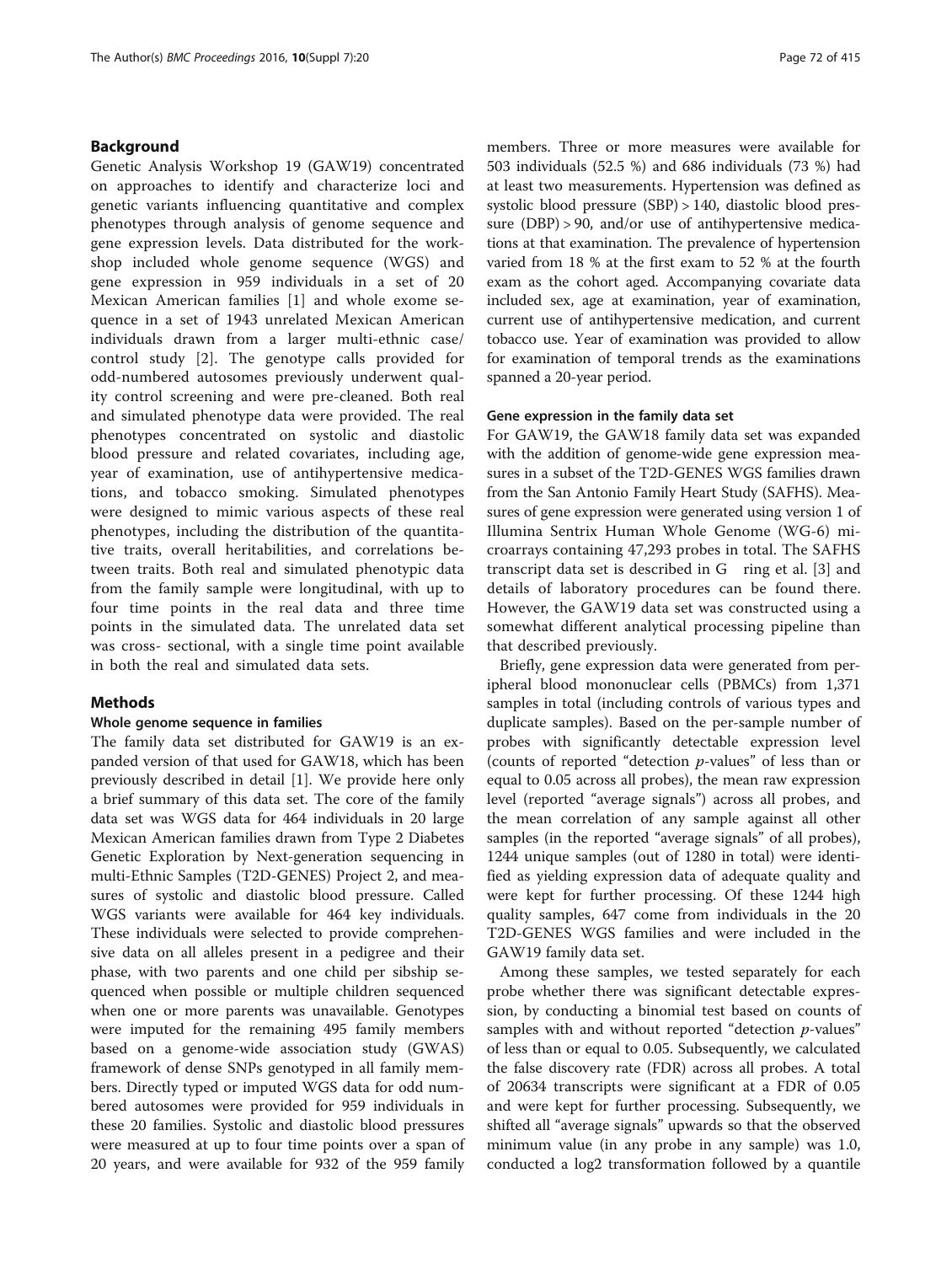normalization transformation. The resulting data were distributed for GAW19.

#### Exome data in unrelated individuals

The second data set distributed for GAW19 was a large sample of unrelated Mexican American individuals drawn from T2D-GENES Project 1 [\[2\]](#page-5-0). Overall, this project included 10,000 whole exome sequences from five ancestry groups, with approximately 1000 cases with T2D and 1000 controls from each group. This project was designed to study the role of uncommon variation and to identify potential functional variants behind previously identified GWAS signals.

The GAW19 exome data set included 1,943 Hispanic samples whole-exome sequenced as part of T2D-GENES Project 1. These samples were drawn from five separate family-based studies, the San Antonio Family Heart Study [[4\]](#page-5-0), the San Antonio Family Diabetes/Gallbladder Study [[5\]](#page-5-0), the Veterans Administration Genetic Epidemiology Study [[6\]](#page-5-0), the Family Investigation of Nephropathy and Diabetes study family component [\[7](#page-5-0)], and a study from Starr County, Texas [[8, 9](#page-5-0)]. Approximately 75 % of the sample of unrelated individuals came from the Starr County study. The 1943 individuals include 1021 with T2D and 922 non-diabetic controls. Information on T2D diagnosis was not provided as part of the GAW19 data set.

Phenotypic data provided included year of examination, SBP, DBP, and use of anti-hypertension medication; however, some of these variables were only available from a subset of the studies in the data set. Year of examination was available for 409 individuals and ranged from 1991 to 2012. Use of anti-hypertensive medications was available for 407 individuals, of whom 147 were on such medications and 260 were not. A total of 1851 individuals had measurements of systolic and diastolic blood pressure. SBP ranged from 66–213, with a mean of 125. DBP ranged from 32–123, with a mean of 73.5. These values are similar to those in the GAW19 family data set, where mean SBP was 122–128 across the four examinations and mean DBP was 71–78. Data on nicotine use, provided for the GAW19 family sample, were not available for the exome sample.

Exomic regions were isolated using Agilent Truseq capture reagents, and individually‐barcoded samples were sequenced on Illumina HiSeq2000 instruments. Across the coding sequence of 18,281 genes the average read depth was 81.7‐fold. Sequence reads were processed and aligned to the reference genome (hg19) with Picard (<http://broadinstitute.github.io/picard/>). Polymorphic sites and genotypes were called with GATK [\[10\]](#page-5-0).

Samples and variants were excluded on the basis of multiple quality control metrics: array genotype concordance (where available), mean heterozygosity and homozygosity,

high singleton counts for samples, Variant Quality Score Recalibration (VSQR) for single nucleotide variants (SNVs), and hard filtering for small insertion-deletion variants (INDELs). Within each ethnicity in the overall T2D-GENES Project 1 data set, variants were excluded on the basis of call rate (<90 % in any study in ancestry group), deviation from Hardy‐Weinberg equilibrium (exact  $p < 10^{-6}$  in any study in ancestry group) or differential call rate between T2D cases and controls ( $p < 10^{-4}$  in all studies combined across ancestry group). Autosomal variants that passed extended QC and with MAF > 1 % in all ancestry groups were used for trans‐ethnic kinship analyses. Identity‐by‐state (IBS) sharing between each pair of samples was calculated on the basis of independent variants (trans-ethnic  $r2 < 0.05$ ) and axes of genetic variation were constructed through principal components analysis implemented in EIGENSTRAT [\[11](#page-5-0)] to identify ethnic outliers. Only individuals in the Mexican American subset of T2D-GENES Project 1 were included in the GAW19 exome data set.

For GAW19, variant call format (VCF) files were provided for odd‐numbered autosomes. These included genotype calls in the NALTT field, which contained only high quality  $(GQ > 20)$  genotypes scored as  $0/1/2$ , genotypes subjected to only minimal quality control in the GT field, and likeihood-based estimates of allele dosages in the DOS field. These VCF files included 1,689,048 SNVs (some of which were multiallelic) and 76,397 INDEL variants. Because the Mexican American exome data set provided for GAW19 was drawn from T2D-GENES' larger multi-ethnic case/control sample, some markers included in the GAW19 exome data were monomorphic as they varied in the overall T2D-GENES sample but not in the Mexican American subset. Considering only SNVs with at least five observed copies of the minor allele, which might be individually analyzed, Table [1](#page-3-0) shows the distribution of these variants across annotation categories in the unrelated exome sample and in the family WGS sample. In general, although the family sample had fewer individuals sequenced, there were more variants present in five or more copies in each annotation category. Some general patterns are similar across the unrelated exome and family WGS data sets, with 51 % of coding variants in each case being non-synonymous and with the proportion of SNVs with minor alleles frequencies  $\lt$  = 1 % increasing when moving from coding variants to non-synonymous variants to variants rated as highly deleterious by PolyPhen-2 [[12\]](#page-5-0).

Although the exome sample was intended to be unrelated individuals, analysis of the SNV-based kinship estimates among individuals in the GAW19 unrelated data set shows that there are a few relative pairs present in the sample. While most of these relationships are third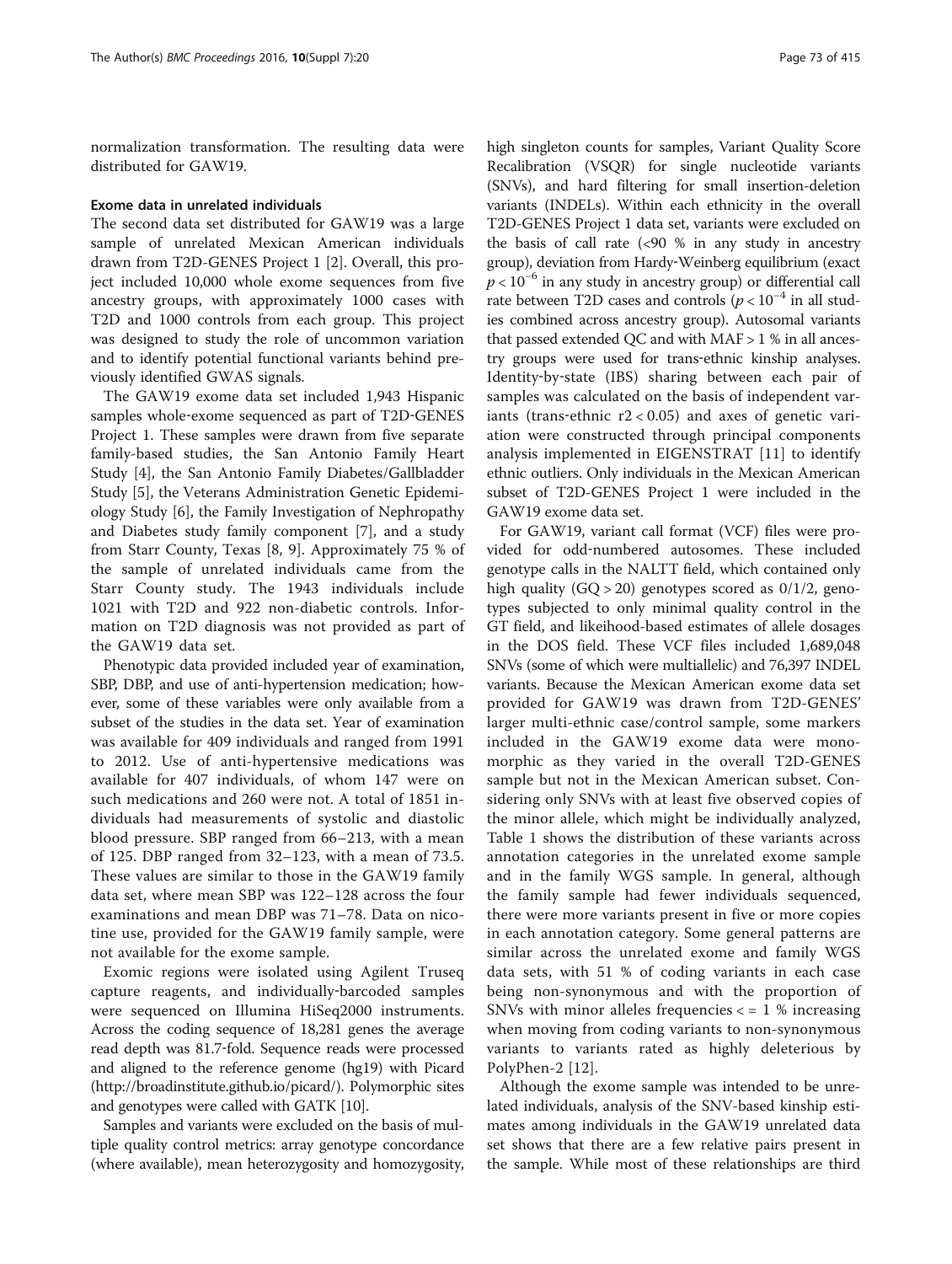| Sample                 | Variant type |                     | $0.1 < MAF^a \leq 0.5$ | $0.01 <$ MAF $\leq 0.1$ | $MAF \leq 0.01$ |
|------------------------|--------------|---------------------|------------------------|-------------------------|-----------------|
| Unrelated exome sample | Coding       | All coding          | 5956                   | 6878                    | 13776           |
|                        |              | Synonymous          | 3240                   | 3329                    | 6159            |
|                        |              | Non-synonymous      | 2647                   | 3450                    | 7389            |
|                        |              | Highly Deleterious  | 340                    | 833                     | 1979            |
|                        | Non-coding   | 5' UTR <sup>b</sup> | 165                    | 170                     | 361             |
|                        |              | 3' UTR              | 309                    | 335                     | 588             |
| Family WGS sample      | Coding       | All coding          | 15270                  | 16412                   | 23872           |
|                        |              | Synonymous          | 8089                   | 7743                    | 10061           |
|                        |              | Non-synonymous      | 6828                   | 8275                    | 13180           |
|                        |              | Highly Deleterious  | 549                    | 1159                    | 1996            |
|                        | Non-coding   | 5' UTR              | 3142                   | 3057                    | 4093            |
|                        |              | 3' UTR              | 16628                  | 16688                   | 21885           |

<span id="page-3-0"></span>Table 1 Variant annotation, by minor allele frequency category, for variants present in at least 5 copies in the unrelated exome sample and in the family WGS sample

<sup>a</sup>MAF minor allele frequency. <sup>b</sup>UTR untranslated region

degree or more distant, a few first- or second-degree relative pairs are present in the GAW19 exome sample.

### Simulated phenotypes

A set of simulated phenotypes was constructed using the same model in both the exome and family data sets to closely match the observed phenotypic data. Simulated SBP and DBP had the same mean, variance, heritability and correlations with each other as observed in the real data. The observed data were also used to model covariate effects, with blood pressures being higher in males than females and increasing with age. A total of 200 replicates of the simulated phenotypes were generated. For the WGS family data set, phenotypes were simulated longitudinally, at three time points at 5-year intervals. Genetic parameters remained the same across all three exams and random environmental components were given a correlational structure based on that seen in the real data. In the exome data set of unrelated individuals, simulated SBP and DBP were modeled for a single time point, with the same mean, variance, age, sex, and medication effects as in the family sample. The age and sex of each individual were drawn from the real data and did not vary across the 200 simulation replicates that were generated.

'Functional' genes for the simulation were selected based on correlations of gene expression with measures of SBP and DBP in the SAFHS. To meet inclusion criteria, a gene's expression levels in the SAFHS had to be both phenotypically and genetically correlated with observed SAFHS SBP or DBP. Within these selected genes, non-coding variants within 5 kb upstream and downstream of the gene that were associated with expression levels of that gene were declared 'functional' for the

simulations as were coding variants predicted by PolyPhen-2 [\[12\]](#page-5-0) to be deleterious. Effect sizes in the simulation for each SNP were determined using the observed correlation between mRNA levels and blood pressure in the SAFHS for the non-coding variants and using a function of PolyPhen-2 score (PP2S) for the coding variants:

(percentile of ranked PP2S)  $\times$  (PP2S<sup>2</sup>)  $\times$   $\rho_g \times k \times l$ 

where  $\rho_{g}$  is the genetic correlation between mRNA levels and SBP or DBP,  $k$  is an overall constant, and  $l$  is a gene-specific constant.

There were 245 genes selected to influence simulated SBP and/or DBP. In the family data set, these 245 genes contained 1458 functional variants whose effect sizes ranged from < 0.001 to 2.78 % of the total phenotypic variance. The gene with the largest effect, MAP4 on chromosome 3, accounted for 7.79 % of phenotypic variance in simulated SBP and 6.48 % in simulated DBP when effects of all 'functional' variants within and flanking the gene were combined. A list of the functional variants with the largest effect sizes in the family data set is available in the GAW18 data description [[1\]](#page-5-0).

The variants designated as 'functional' for phenotype simulations in the GAW19 exome data set differ slightly from those in the family data set, due to non-coding variants present in the WGS but not covered by the exome sequencing and due to new coding variants present in the larger set of unrelated individuals in the exome data set that had not been represented in the smaller family data set. The 245 'functional' genes used in simulating phenotypes for the family data set were screened for new non-synonymous coding variants present in the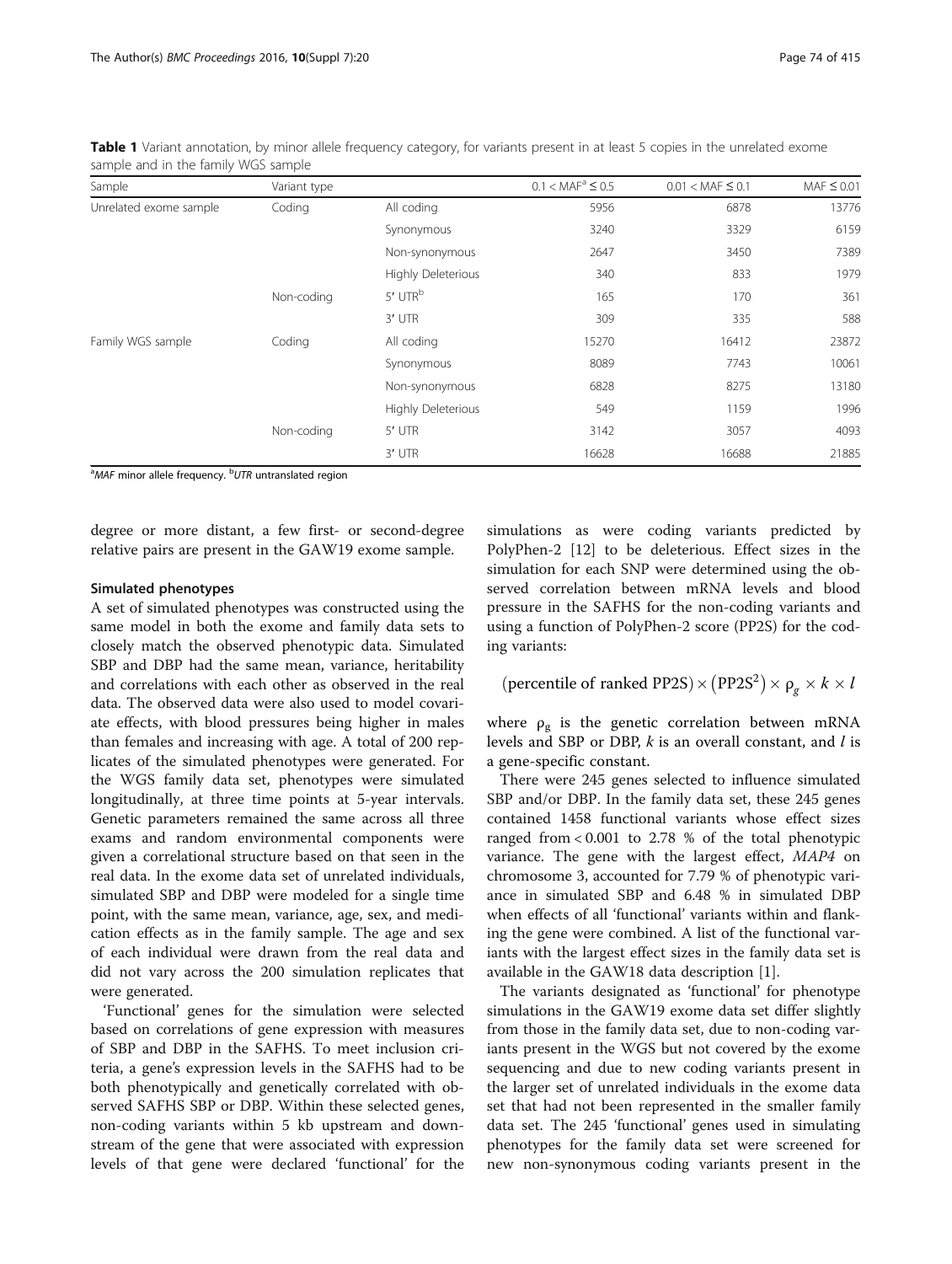unrelated exome data set and new variants were assigned effect sizes by the same formula, as a function of their PolyPhen-2 scores. This resulted in a total of 1730 functional variants in the exome data set. The 20 variants with the largest effect sizes in the exome sample are shown in Table 2. All are non-synonymous coding variants. Effect sizes were somewhat larger for the GAW19 exome simulation than for the simulations in the family data set. The MAP4 variant with the largest effect in the families, is only the fourth largest effect in the unrelated exome simulation.

In simulations in the family data set, frequency of simulated anithyptertensive medication usage was modeled on the observed data. Simulated SBP and DBP were each reduced by treatment, except in individuals carrying deleterious variants in the CYP3A43 gene, producing a genotype-by-medication interaction effect. In the exome data set, because only a subset of individuals had information available on medication usage, medication status was randomly assigned, varying across replicates, and was based on the proportion of participants on antihypertensive medications in exam 1 in the family sample.

In addition to the measured genetic effects generated from the sequence data, an aggregate, unspecified

additive genetic residual was modeled based on pedigree-derived kinship estimates in the family data set and on empirical kinship estimates among all pairs of individuals estimated using the program LDAK [\[13](#page-6-0)] in the exome data set. This residual additive genetic correlation was set to maintain the heritabilities of simulated SBP and DBP and the genetic correlations between them as observed in exam 1 of the family data set.

Pedigree-derived and empirical kinship estimates also were used to simulate a phenotype called Q1 that had a heritability of 68 % but was independent of the WGS or exome sequence variants. Q1 was simulated as a normally distributed quantitative trait and was designed primarily for testing of type I error. Only a single time point was simulated for 200 replicates of Q1 in both the family and exome data sets.

# Conclusions

The GAW19 data provide a broad range of analytical possibilities, including both genomic and transcriptomic data; both family and unrelated cohort data sets; both real and simulated phenotypes; and both longitudinal and cross sectional data sets. At the workshop, investigators used these data to address a wide variety of topics. Analytical issues addressed included methods for

Table 2 Top 20 variants influencing simulated SBP and DBP in the GAW20 unrelated exome sample, in decreasing order of variance explained

| Chromosome Position (bp) |                 | Gene       | Frequency of non-reference allele Beta <sup>a</sup> DBP Beta <sup>a</sup> SBP DBP variance explained (%) SBP variance explained (%) |              |              |              |             |
|--------------------------|-----------------|------------|-------------------------------------------------------------------------------------------------------------------------------------|--------------|--------------|--------------|-------------|
| $\overline{3}$           | 47956424        | MAP4       | 0.34354                                                                                                                             | $-3.93$      | $-6.09$      | 7.88         | 7.01        |
|                          | 175092674       | <b>TNN</b> | 0.64771                                                                                                                             | 3.38         | 4.10         | 5.89         | 3.20        |
|                          | 66075952 LEPR   |            | 0.15466                                                                                                                             | 3.49         | 3.78         | 3.61         | 1.56        |
| 3                        | 48040283        | MAP4       | 0.02805                                                                                                                             | $-5.03$      | $-7.80$      | 1.56         | 1.39        |
| 3                        | 47957996        | MAP4       | 0.02290                                                                                                                             | $-4.41$      | $-6.84$      | 0.98         | 0.87        |
|                          | 151501841       | CGN        | 0.10396                                                                                                                             | $-2.63$      | $\mathbf{0}$ | 1.46         | $\mathbf 0$ |
| 13                       | 28624294 FLT3   |            | 0.61400                                                                                                                             | 1.40         | 1.44         | 1.05         | 0.41        |
| 3                        | 48040284 MAP4   |            | 0.00695                                                                                                                             | $-5.05$      | $-7.83$      | 0.40         | 0.36        |
|                          | 175092637 TNN   |            | 0.02007                                                                                                                             | 3.38         | 4.10         | 0.51         | 0.28        |
|                          | 151491026       | CGN        | 0.02084                                                                                                                             | $-2.88$      | $\mathbf{0}$ | 0.38         | $\mathbf 0$ |
|                          | 175046835 TNN   |            | 0.01390                                                                                                                             | 2.88         | 3.49         | 0.26         | 0.14        |
| 3                        | 47908815        | MAP4       | 0.00257                                                                                                                             | $-4.99$      | $-7.73$      | 0.15         | 0.13        |
| 11                       | 77937768 GAB2   |            | 0.00386                                                                                                                             | $\mathbf{0}$ | 6.04         | $\mathbf{0}$ | 0.12        |
|                          | 175046652 TNN   |            | 0.00824                                                                                                                             | 3.35         | 4.06         | 0.20         | 0.11        |
| 9                        | 123605126 PSMD5 |            | 0.18837                                                                                                                             | $-0.58$      | $-0.89$      | 0.11         | 0.10        |
| 3                        | 58109162 FLNB   |            | 0.45677                                                                                                                             | 0.13         | 0.64         | 0.01         | 0.08        |
|                          | 151503071 CGN   |            | 0.01132                                                                                                                             | $-2.88$      | $\mathbf{0}$ | 0.21         | $\mathbf 0$ |
|                          | 175054626       | <b>TNN</b> | 0.00566                                                                                                                             | 3.30         | 4.00         | 0.14         | 0.08        |
|                          | 53712727        | LRP8       | 0.21410                                                                                                                             | $\mathbf{0}$ | $-0.71$      | $\mathbf{0}$ | 0.07        |
| 19                       | 46812451        | HIF3A      | 0.03886                                                                                                                             | 1.36         | 0.92         | 0.16         | 0.03        |

<sup>a</sup>Beta = change in mean phenotype value per non-reference allele carried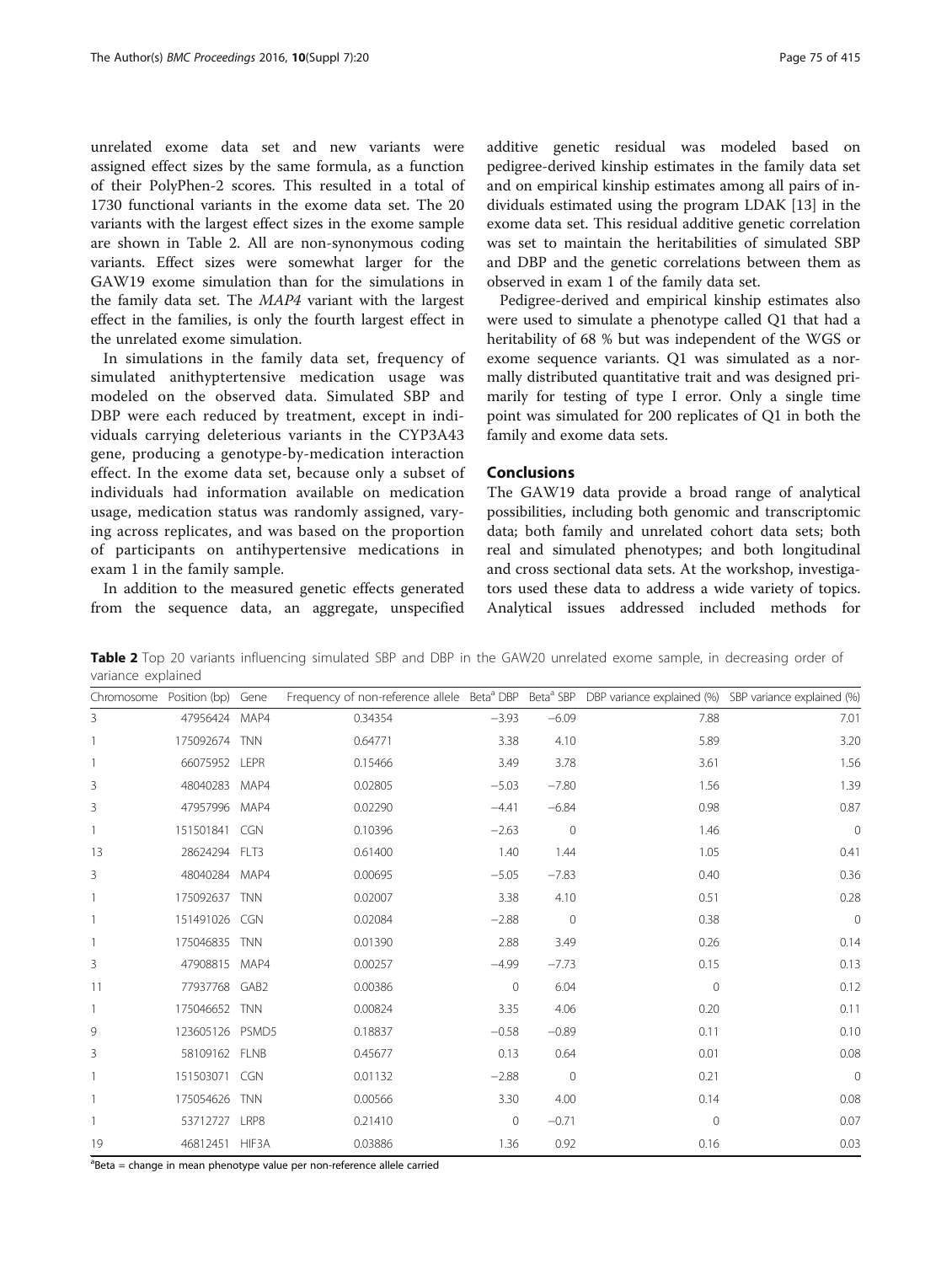<span id="page-5-0"></span>population- [[14](#page-6-0)] and family-based [\[15](#page-6-0)] association, machine learning and data mining approaches to gene localization [\[16](#page-6-0)], and methods for joint analysis of mutiple phenotypes [[17](#page-6-0)]. Some groups concentrated on approaches to dealing with multiple testing in these high dimensional sequence data by filtering sequence variants or placing informative priors for association analyses [[18](#page-6-0)], by pathway-based approaches for gene localization [[19](#page-6-0)], or by other variant collapsing approaches [\[20\]](#page-6-0). Other contributions focused on utilizing unique aspects of the GAW19 family data set, including genetic analyses of longitudinal data [\[21\]](#page-6-0), and analysis of gene expression data [[22](#page-6-0)]. The variety of topics addressed in these GAW19 contributions illustrate the utility and versatility of the GAW19 data. As many genetic studies of complex human phenotypes are currently focusing on exome and whole genome sequence, and their integration with gene expression data, we anticipate that the GAW19 data will continue to provide a rich resource for statistical genetic methods development, comparison, and testing for years to come.

#### Acknowledgements

The GAW19 exome and whole genome sequence data were provided by the T2D-GENES Consortium, which is supported by NIH grants U01 DK085524, U01 DK085584, U01 DK085501, U01 DK085526, and U01 DK085545. Additional genetic and phenotypic data for GAW19 were provided by the San Antonio Family Heart Study and San Antonio Family Diabetes/ Gallbladder Study, which are supported by NIH grants R01 HL0113323, P01 HL045222, R01 DK047482, and R01 DK053889. Additional Starr County genotype and phenotype data were supported by NIH grants R01 DK073541 and R01 HL102830. The VAGES study was supported by a Veterans Administration Epidemiologic grant. The FIND-SA study was supported by NIH grant U01 DK57295. SAFHS gene expression assays were supported by a donation from the Azar and Shepperd families. We would also like to acknowledge the contributions and leadership of the late Dr. Hanna E. Abboud, Principal Investigator of the FIND study (San Antonio Component). Andrew R Wood is supported by the European Research Council grant: SZ-245 50371-GLUCOSEGENES-FP7-IDEAS-ERC. The Genetic Analysis Workshop is supported by NIH grant R01 GM031575.

#### Declarations

Publication charges for this supplement have been funded by the Genetic Analysis Workshop.

This article has been published as part of BMC Proceedings Volume 10 Supplement 7, 2016: Genetic Analysis Workshop 19: Sequence, Blood Pressure and Expression Data. Summary articles. The full contents of the supplement are available online at [http://bmcproc.biomedcentral.com/articles/](http://bmcproc.biomedcentral.com/articles/supplements/volume-10-supplement-7) [supplements/volume-10-supplement-7.](http://bmcproc.biomedcentral.com/articles/supplements/volume-10-supplement-7) Publication of the proceedings of Genetic Analysis Workshop 19 was supported by National Institutes of Health grant R01 GM031575.

### Authors' contributions

TMT, XS, TDD, JMP, AM, DAA, JEB, VSF, GJ, ARW, CF, MAA, TWB, DL, GA, SK, JEC, FT, CPJ, RAD, CH, RD, MB, and JB were involved in generation, quality control, data cleaning, and preparation of sequence and genotype data. LA, MAA, MPJ, JEC, EKM, HG, and JB were involved in generation and preparation of the gene expression data set. TMT, XS, DL, MB, SF, RA, SP, DCG, FT, CPJ, RAD, DL, CH, RD, JB, and LA were involved in generation, quality control, data cleaning, and preparation of phenotype data. LA, TDD, JMP, JWK, and JB were involved in generation, cleaning, and preparation of simulated phenotype data. LA, MAA, RD, and JB drafted the manuscript. All authors read and approved the final manuscript.

#### Competing interests

The authors declare that they have no competing interests.

#### Author details

<sup>1</sup>South Texas Diabetes and Obesity Institute, University of Texas Rio Grande Valley, Harlingen, TX 78550, USA. <sup>2</sup>Department of Biostatistics, Center for Statistical Genetics, University of Michigan, Ann Arbor, MI 48109, USA. <sup>3</sup>Department of Epidemiology, Human Genetics and Environmenal Sciences, University of Texas Health Science Center at Houston, Houston, TX 77030, USA. <sup>4</sup> Department of Genetics, Massachusetts General Hospital, Boston, MA 02114, USA. <sup>5</sup>Genetics of Complex Traits, Peninsula College of Medicine and Dentistry, University of Exeter, Exeter, UK. <sup>6</sup>Department of Genetics, Texas Biomedical Research Institute, 7620 NW Loop 410, San Antonio, TX 78227, USA. <sup>7</sup>Cardiovascular Division, Baylor College of Medicine, Houston, TX 77030 USA. <sup>8</sup>Division of Clinical Epidemiology, Department of Medicine, University of San Antonio Health Science Center at San Antonio, San Antonio, TX 78229, USA. <sup>9</sup>Department of Psychiatry, Yale University, New Haven, CT 06106, USA. <sup>10</sup>Centre for Genetic Origins of Health and Disease, University of Western Australia, Crawley, Australia.<sup>11</sup>Department of Biochemistry, Faculty of Medicine, Kuwait University, Safat, Kuwait City 13110, Kuwait. <sup>12</sup>Texas Diabetes Institute, University of San Antonio Health Science Center at San Antonio, San Antonio, TX 78229, USA. <sup>13</sup>Department of Genetics, University of Pennsylvania, Philadelphia, PA 19104, USA.

#### Published: 18 October 2016

#### References

- 1. Blangero J, Teslovich TM, Sim X, Almeida MA, Jun G, Dyer TD, Johnson M, Peralta JM, Manning AK, Wood AR, et al. Data for Genetic Analysis Workshop 18: human whole genome sequence, blood pressure, and simulated phenotypes in extended pedigrees. BMC Proc. 2015;9 Suppl 8:S2.
- 2. Fuchsberger C, Flannick J, Teslovich TM, Mahajan A, Agarwala V, Gaulton KJ, Ma C, Fontanillas P, Moutsianas L, McCarthy DJ, et al. The genetic architecture of type 2 diabetes. Nature. 2016;536(7614):41–7.
- 3. Göring HH, Curran JE, Johnson MP, Dyer TD, Charlesworth J, Cole SA, Jowett JB, Abraham LJ, Rainwater DL, Comuzzie AG, et al. Discovery of expression QTLs using large-scale transcriptional profiling in human lymphocytes. Nat Genet. 2007;39:1208–16.
- 4. Mitchell BD, Kammerer CM, Blangero J, Mahaney MC, Rainwater DL, Dyke B, Hixson JE, Henkel RD, Sharp RM, Comuzzie AG, VandeBerg JL, et al. Genetic and environmental contributions to cardiovascular risk factors in Mexican Americans. The San Antonio Family Heart Study. Circulation. 1996;94:2159–70.
- 5. Hunt KJ, Lehman DM, Arya R, Fowler S, Leach RJ, Göring HH, Almasy L, Blangero J, Dyer TD, Duggirala R, et al. Genome-wide linkage analyses of type 2 diabetes in Mexican Americans: the San Antonio Family Diabetes/ Gallbladder Study. Diabetes. 2005;54:2655–62.
- 6. Coletta DK, Schneider J, Hu SL, Dyer TD, Puppala S, Farook VS, Arya R, Lehman DM, Blangero J, DeFronzo RA, et al. Genome-wide linkage scan for genes influencing plasma triglyceride levels in the Veterans Administration Genetic Epidemiology Study. Diabetes. 2009;58:279–84.
- 7. Knowler WC, Coresh J, Elston RC, Freedman BI, Iyengar SK, Kimmel PL, Olson JM, Plaetke R, Sedor JR, Seldin MF, et al. The Family Investigation of Nephropathy and Diabetes (FIND): design and methods. J Diabetes Complications. 2005;19:1–9.
- 8. Hanis CL, Ferrell RE, Barton SA, Aguilar L, Garza-Ibarra A, Tulloch BR, Garcia CA, Schull WJ. Diabetes among Mexican Americans in Starr County, Texas. Am J Epidemiol. 1983;118:659–72.
- 9. Below JE, Gamazon ER, Morrison JV, Konkashbaev A, Pluzhnikov A, McKeigue PM, Parra EJ, Elbein SC, Hallman DM, Nicolae DL, et al. Genome-wide association and meta-analysis in populations from Starr County, Texas, and Mexico City identify type 2 diabetes susceptibility loci and enrichment for expression quantitative trait loci in top signals. Diabetologia. 2011;54:2047–55.
- 10. McKenna A, Hanna M, Banks E, Sivachenko A, Cibulskis K, Kernytsky A, Garimella K, Altshuler D, Gabriel S, Daly M, et al. The Genome Analysis Toolkit: a MapReduce framework for analyzing next-generation DNA sequencing data. Genome Res. 2010;20:1297–303.
- 11. Price AL, Patterson NJ, Plenge RM, Weinblatt ME, Shadick NA, Reich D. Principal components analysis corrects for stratification in genome-wide association studies. Nat Genet. 2006;38:904–9.
- 12. Adzhubei IA, Schmidt S, Peshkin L, Ramensky VE, Gerasimova A, Bork P, Kondrashov AS, Sunyaev SR. A method and server for predicting damaging missense mutations. Nat Methods. 2010;7:248–9.